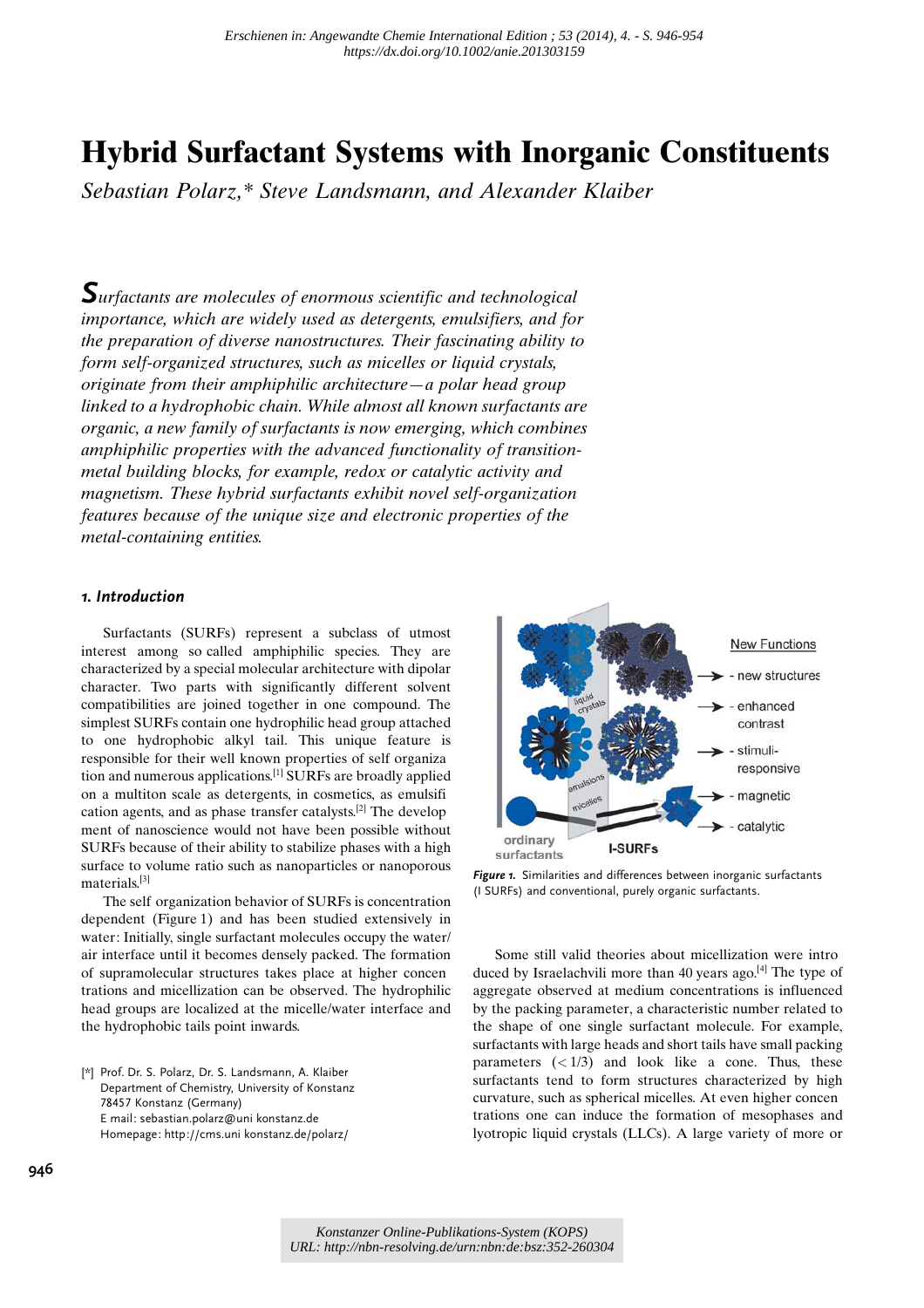less complex LLC phases are now known, depending on the complexity of the surfactant architecture.[4]

Practically all the surfactants used in technological applications are organic in nature with head groups such as ammonium (cationic), oligoethylene glycol (neutral), or carboxylate (anionic). It is highly attractive to equip surfac tants with an enhanced set of properties, such as those characteristic of transition metal ions (e.g. different redox states, magnetic momentum, catalytic activity; Figure 1). Consequently, surfactants with inorganic constituents (I SURFs) can be considered to belong to the larger class of metallomesogens.[5] The term metallomesogens was first introduced by Bruce and co workers for molecular species having the ability to form liquid crystalline (LC) phases and with coordination complexes as building blocks.<sup>[6]</sup> Most of these early studies concentrated on systems with thermo tropic LC characteristics, for example, rodlike or platelike metal compounds.[7] Some metal containing polymers and even inorganic particles forming LC phases or some supra crystals have since also be shown to belong to metallomes ogens.[8] It should also be noted that metal directed self organization phenomena play a significant role in contempo rary fields such as coordination polymers and metal organic framework materials,[9] conjugated metallopolymers,[10] and metallodendrimers.[11]

This Minireview will focus on highlighting some of the most important results and recent developments regarding surfactant systems with inorganic constituents, on molecular systems characterized by pronounced dipolar character, and which show self organization phenomena in the presence of solvents (lyotropic behavior). There are currently two ap proaches to generate a surfactant system with (transition) metal functionality (Scheme 1). The simplest method will be described in Section 2. It involves the use of conventional surfactants with metal containing species as counterions (type I). However, it is much more demanding and much more desirable if the metal building block is an integral part of the surfactant (type II), which will be discussed in Section 3.



Scheme 1. Classification of different types of surfactants with inorganic constituents [M]. I) Electrostatic interaction between the surfactant and [M]; IIa) coordinative interaction between the head group and [M]; IIb) covalent attachment/[M] as a head group.

## 2. Surfactants with Metal Compounds as Counterions (type I)

It is clear that anionic surfactants with metal cations as counterions represent the simplest imaginable I SURF sys tem.[12] The first examples of I SURFs (type I) were presented by Mirnaya et al. back in 1989, when the formation of alkali metal alkanoate  $(M(OOCC<sub>n</sub>H<sub>2n+1</sub>))$  LC melts was discov ered.[13] Related systems with alkaline earth metals could be obtained using organically modified sulfonates.[14] However, cationic or neutral surfactants in combination with metal species also deserve attention. The interaction of the cationic cetyl trimethylammonium SURF with anionic, silicate species has led to the development of ordered mesoporous materials through the synergistic coassembly mechanism.[15] There are now numerous examples of the preparation of various mesoporous metal oxide materials with the aid of surfactants as template phases.<sup>[3a, 16]</sup> Another interesting area is the combination of anionic metal species, such as palladates, aluminates, etc., with cationic surfactants and in particular with ionic liquids,  $[17]$  that is, molecular systems that are very similar to surfactants with large, cationic heads. Most of the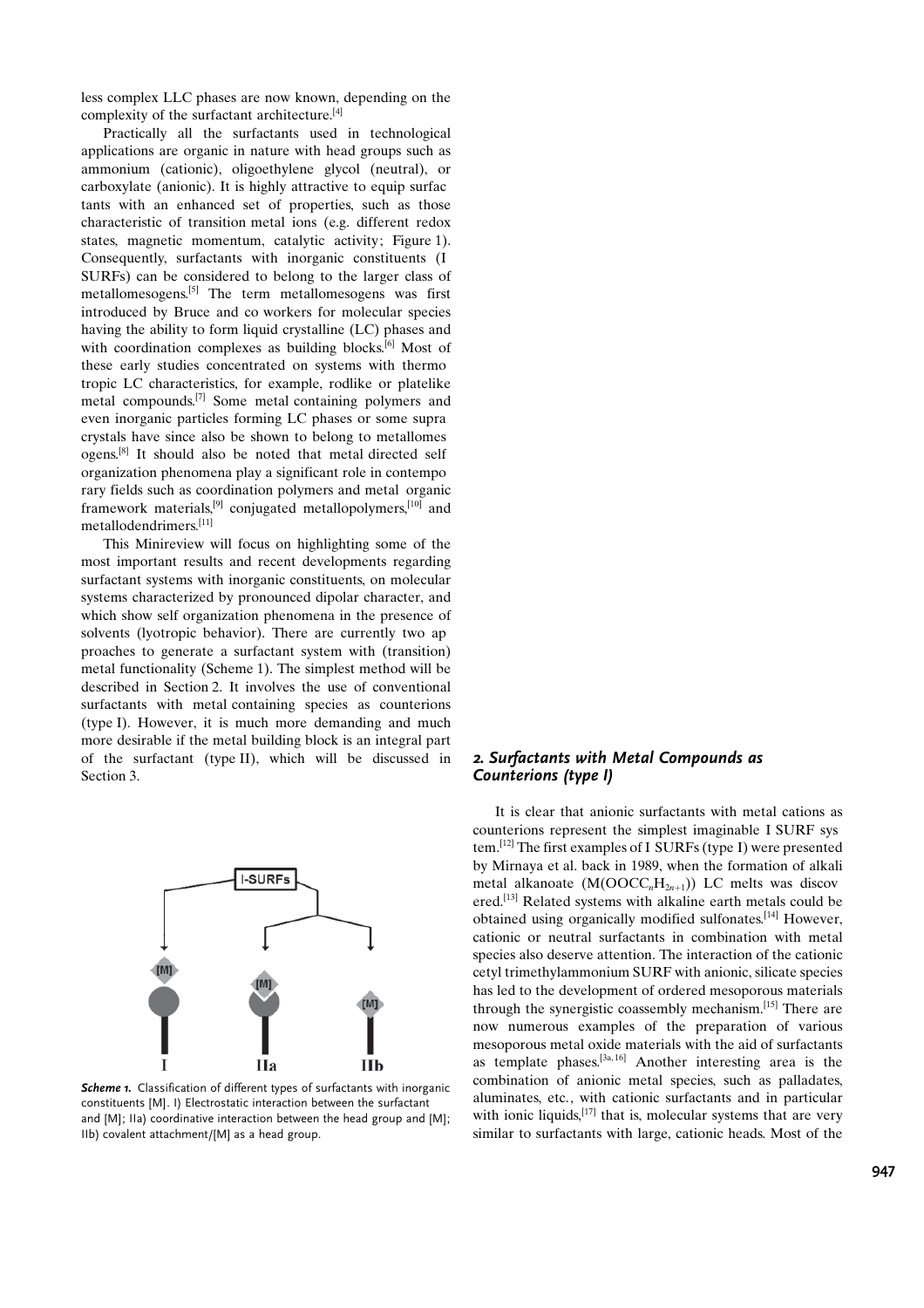latter examples have concentrated on catalytic activity or electrochemical functions rather than self assembly.<sup>[18]</sup>

Some spectacular results which deserve special attention were obtained by using polyoxometalates (POMs) as negative counteranions for cationic ammonium surfactants.[19] POMs consist of multinuclear metal oxide building blocks  $[MO<sub>x</sub>]$  and are widely known for their interesting properties in catalysis and magnetism.[20] The best explored class of POMs are heteropolyanions with Keggin  $([XM<sub>12</sub>O<sub>40</sub>]<sup>n-</sup>)$  or Wells Daw son structures  $([X_2M_{18}O_{62}]^{n-}$ , with  $M = W$ , Mo; X = a central atom in tetrahedral coordination, for example,  $P<sup>V</sup>$ ). Even more complex compounds can be obtained with isopolyan ions without a central heteroatom. Müller and co workers, for example, reported in a series of pioneering studies that growth to nanoscaled POM clusters can be achieved by partial reduction, for example, of  $Mo<sup>VI</sup>$  to  $Mo<sup>V</sup>$  species.<sup>[21]</sup> As a consequence of the large number, presumably thousands, of polyoxometalates that exist, it is beyond the scope of this Minireview to give an extensive overview of the POM field.[20a] However, the POM SURF hybrid systems represent excellent examples of surfactant encapsulated clusters (SECs). Kurth et al. created SECs by replacing the counter cations of anionic molybdovanadato POMs by long alkyl chained cationic ammonium surfactants.[19b, 22] A close packing of the alkyl chains was observed, and it was concluded that there is a compact shell around the POM. The surfactant shell improves the stability of the embedded POM as well as its solubility in nonpolar, aprotic organic solvents. Furthermore, the self assembling behavior was studied extensively. The SECs form highly ordered and homogeneous films when deposited by the Langmuir Blodgett  $(LB)^{[23]}$  technique. Ordered 2D arrays of the SEC were formed after evaporation of the solvent.

Our research group presented a unique system in 2001, which was later "re discovered" by Cronin and co work ers.[19e, 24] Giant, donut shaped POMs were treated with a cationic, double tailed surfactant. It was found that the surfactant binds exclusively at the periphery of the inorganic POM cluster (Figure 2). A novel species with special, quad rupolar amphiphilic properties (hydrophilic, hard, inorganic core and hydrophobic, soft, organic shell) was formed by self

organization into columnar LLC phases. Furthermore, it was shown that the presence of the inorganic building block afforded the system additional, catalytic properties.

An important extension of the SEC approach was realized when encapsulation of the surfactant was combined with covalent modification of the POM cluster. These novel systems are known as surfactant encapsulated organically grafted polyoxometalates (SEOPs), as pioneered by Wu and co workers.[25] The authors equipped the Mn Anderson POM with stimuli responsive building blocks such as azobenzene groups to gain smart self assembled structures (Figure 3). The self assembly behavior is controlled by photoirradiation, which destroys and rebuilds the hydrogen bonds. Upon



Figure 3. a) Structure of the azobenzene modified Mn Anderson POM cluster. b) Schematic representation of the light stimulated self organ ization behavior. SEM images before (c) and after radiation (d). Reproduced from Ref. [25] with permission. Copyright 2010, Wiley VCH.



Figure 2. Self assembly of a giant, disklike POM containing 176 Mo atoms through electrostatic binding of dioctadecyldimethylammonium as a cationic surfactant; mechanism and TEM micrograph. Reproduced from Ref. [19e] with permission. Copyright 2001, Wiley VCH.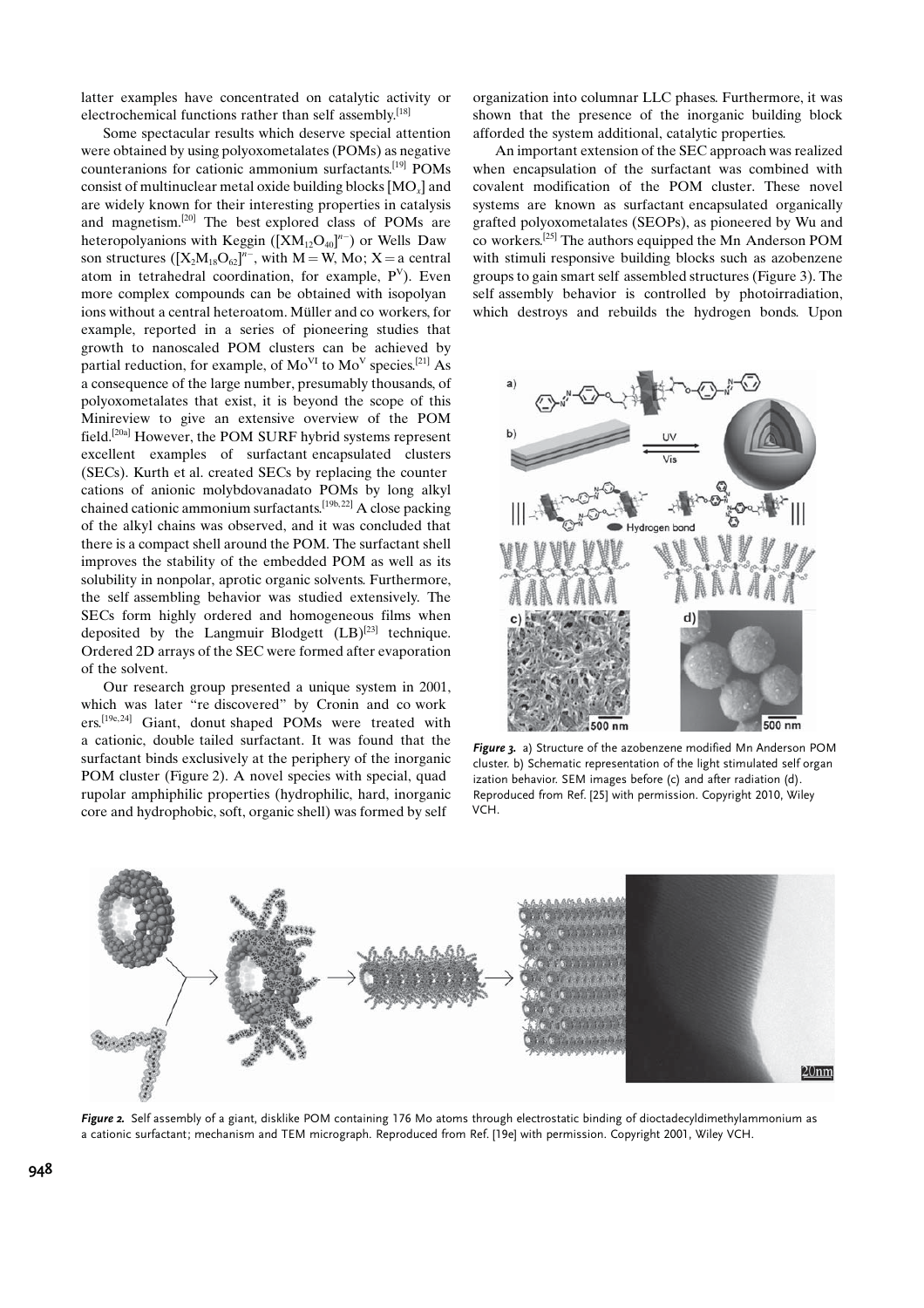irradiation with UV light (365 nm) the fiberlike morphology of the SEOP (with azobenzene groups in the trans conforma tion) transforms reversibly into spherical aggregates. The described smart behavior can be expanded by changing the covalently bonded organic moiety of the SEOP. Accordingly, a SEOP with thermoresponsive properties was reported for a POM modified with adenine units,[26] and an SEOP with electrochemical stimuli was reported when ferrocene units were used for covalent anchoring.<sup>[27]</sup> In a similar way, some recent reports describe the formation of interesting structures by the reaction of surfactants with metal containing poly electrolyte species with coordination polymers.[28]

## 3. Metal Species as Integral Constituents of the I-SURF Head Group

#### 3.1. I-SURFs with Organic Ligands (Type IIa)

The generation of surfactants with a head group contain ing one single metal center is straightforward at first glance. The basic idea is that a charged metal complex fragment coordinates to a chelating organic ligand which is modified by one long, hydrophobic chain (Scheme 2). At second glance it



Scheme 2. Typical synthesis route for I SURFs containing an organic ligand modified by a long paraffinic chain. (L ligand; M metal center; X donor center.)

becomes apparent that the latter approach is quite demand ing. Difficulties arise because it is actually not so easy to prepare asymmetric molecular species. The preparation of the required organic ligands can be quite tedious, and it might be difficult to attach only one hydrocarbon chain. Furthermore, the successive reaction of the metal center with a second ligand is generally not preferred, because it leads to com pounds with less dipolar and enhanced hydrophobic character (Scheme 2). Exceptions occur if the coordination geometry of the metal atom can facilitate the orientation of all the hydrophobic chains into one direction.[29] Consequently, it is favorable if the metal center prefers low coordination numbers or the ligand contains a rather high number of chelating donor centers.

Examples which are still closely related to I SURFs/type I were reported by Bruce et al.<sup>[30]</sup> For example, the authors claim that the exchange of a labile ligand of an octahedral complex for a long chain amine leads to a surfactant species. Unfortunately, the M-N bond was cleaved rapidly in water.



Figure 4. Two different chelating ligands used for the I SURF design type IIa. a) Crown ether inspired head group (prior to metal coordina tion).<sup>[31]</sup> b) I SURF with a bipyridine type head group.<sup>[33]</sup>

More complex ligands were used by Le Moigne and Simon, who were able to combine the metal binding properties of crown ethers with surfactant design (Figure 4a).<sup>[31]</sup> A similar surfactant system and its self organization behavior was presented by Neve et al.<sup>[32]</sup> This study is noteworthy because the authors succeeded in characterizing their  $Ag<sup>+</sup>$  containing surfactant through single crystal X ray analysis (Figure 5), which is very rare for SURF systems.



Figure 5. Crystal structure of an  $Ag^+$  containing I SURF of type IIa. Reproduced from Ref. [29] with permission. Copyright 1996, Wiley VCH.

Later Bruce and co workers introduced the concept of using bipyridine derivatives and related compounds as ligands for the synthesis of I SURFs of type IIa.<sup>[33,34]</sup> An impressive case involves the bis(terpyridine) complexes shown in Fig ure 4 b.[33] A double tailed surfactant with the vanadyl cation as a magnetic transition metal center was presented by Zhu and Swager.<sup>[35]</sup> Binnemans and Görller Walrand studied the preparation of surfactants containing lanthanides. They presented tailor made ligands characterized by seven donor centers encapsulating the metal ion.  $[12b, 36]$ 

Most of the publications concentrated on the synthesis of the surfactant molecules and the study of their self organ ization (thermotropic and lyotropic). However, one of the first examples addressing the advanced set of properties of I SURFs was presented in a stimulating study by Matyjas zewski et al.<sup>[37]</sup> The authors have prepared different tridentate nitrogen based ligands which were modified by a long alkyl chain. After coordination of  $Cu<sup>I</sup>$ , it was possible to use the I SURF for atom transfer radical polymerization (ATRP).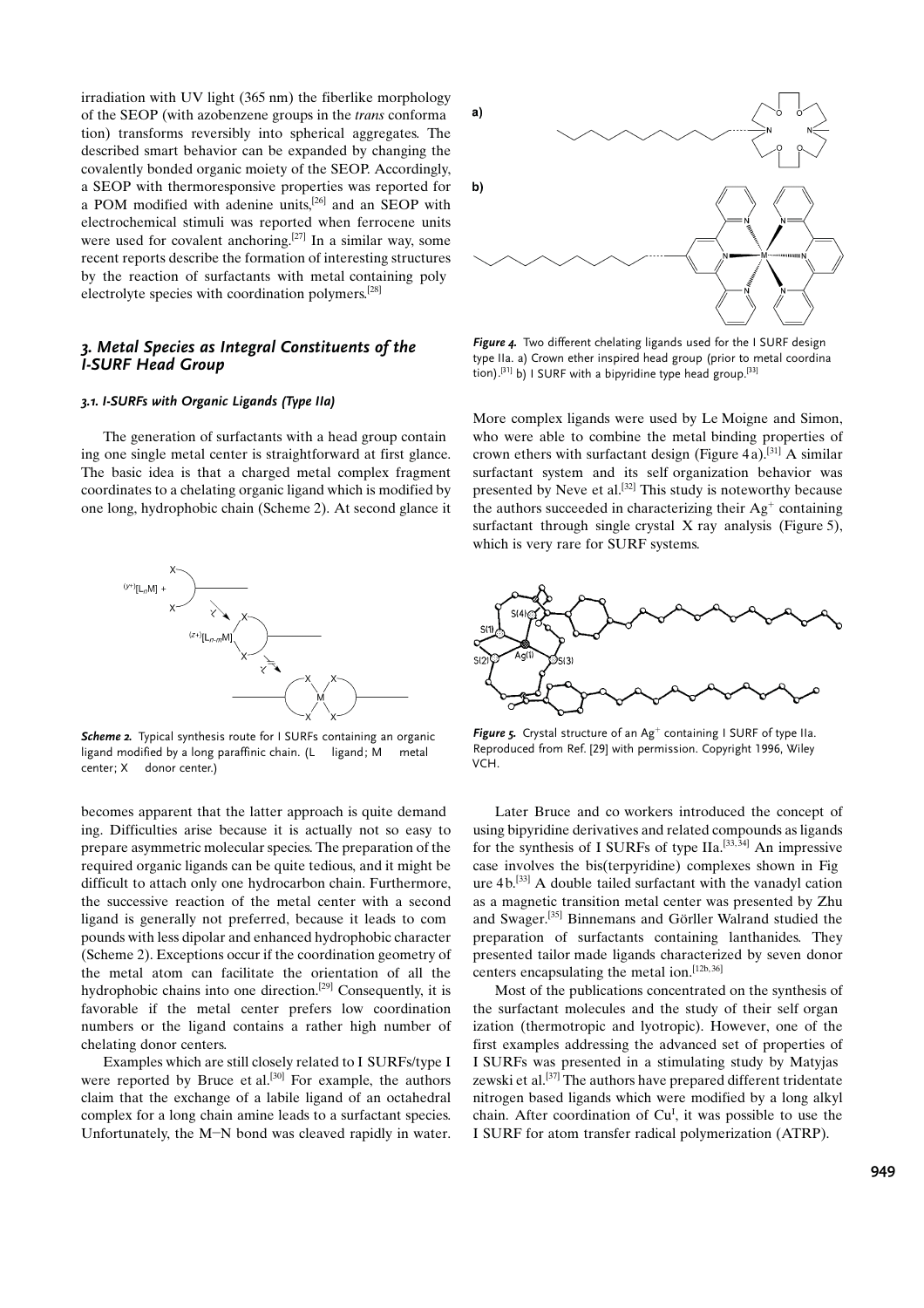#### 3.2. I-SURFS with Inorganic Entities as Head Groups (Type IIb)

Examples of surfactants with pure inorganic head groups (Scheme 2; type IIb) are much rarer, with the first only being published very recently. The attachment of multinuclear transition metal entities as head groups to an organic alkyl chain is very difficult because many M-X linkages (X = C, O, N) are susceptible to hydrolysis. Clearly, cleavage of the alkyl chain in water would destroy any amphiphilic properties. However, recent studies in the field of polyoxometalate chemistry (POM) has resulted in some highly innovative surfactant species that are stable in water, and some interest ing studies about their self assembly have been published.<sup>[38]</sup>

An early amphiphilic POM system starting from a tris alkoxy modified Mn Anderson POM was presented by Cronin, Liu, and co workers.[39] An alkyl chain was attached to both sites of the  $[MnMo<sub>6</sub>O<sub>24</sub>]$  cluster through amide bonds. It was shown that the amphiphilic system self assembles into large vesicular structures (Figure 6). This was the first

Another remarkable POM surfactant was presented by the research group of Wang in 2010. A  $V_3$  capped Dawson POM was equipped with an ATRP initiator building block, which was used to initiate the polymerization of styrene.<sup>[41]</sup> Afterwards, the TBA ions were exchanged with protons. The DMF solution became opaque, thus indicating the arising amphiphilic character of the POM PS compound. The POM PS amphiphile self assembles into reverse vesicular aggre gates with a mean diameter of 166 nm. The aggregates consist of a bright shell, a dark core, and a dark, thin ring between the core and shell. The vesicles exhibit a bilayer membrane, with the POM clusters located in the middle of the membrane. The calculated thickness of the membrane is 64 nm, which is a huge value for bilayer membranes.[42]

The attention of our research group was devoted to the use of POMs as an integral part of a surfactant. A lacunary tungstate of the Keggin type  $[\mathrm{PW}_{11}\mathrm{O}_{39}]^{7-}$  was modified by the attachment of two long alkyl chains (Figure 7).<sup>[43]</sup> This system fulfills all the key criteria for an amphiphile. It can be used to



Figure 6. Formation of vesicles by the Mn Anderson POM I SURF in an acetonitrile/water mixture; TEM micrographs and formation mech anism. Reprinted from Ref. [39] with permission. Copyright 2008, American Chemical Society.

example of POM amphiphiles that arrange into vesicles. However, the system has two disadvantages. The amphiphile is insoluble in water due to the presence of the bulky TBA ions. Self assembly could only occur when significant amounts of acetonitrile were added. Furthermore, the geometry of the amphiphile is unfavorable with respect to the ideal dipolar character of a surfactant, because the hydrophobic tails are symmetrically attached on each site of the head group. As a consequence, the tails have to bend significantly to form a vesicular structure. This makes vesicle formation more difficult and the self assembly process takes more time (57 days to reach equilibrium) compared to classical surfac tants. Nevertheless, an amphiphile with this geometry is more appropriate for the self assembly of reverse aggregates in apolar solvents.[40] Reverse vesicles with relatively low polydispersity were also found. The length of the alkyl tail has a minor effect on the self assembly process, but the solvent polarity changes the vesicle size.



Figure 7. Synthesis and LLC formation of an anionic I SURF with a [PW $_{11}$ O $_{39}$ ] $^3-$  head group. Reprinted from Ref. [43] with permission. Copyright 2010, American Chemical Society.

form micelles, liquid crystals, and even very stable emulsions. However, it was discovered that the novel surfactant system shows several unique features that go beyond the properties of conventional, organic surfactants (Figure 1). First, there is a huge difference in the electronic density between the head group with 11 W atoms and the side chain  $(CH_2)_n$  ( $n = 12, 20$ ). This leads to a natural contrast for numerous analytical methods such as TEM and also for scattering techniques. The self assembled structures can be observed very easily and very precisely. For example, the formation of LB monolayers at the air/water interface was followed by using grazing incidence  $X$  ray diffraction.<sup>[44]</sup> The observed supramolecular 2D structured ordering at the air/water interface was the first example arising from packing of the hydrophilic head groups rather than the hydrophobic tails. Consequently, the  $[PW_{11}O_{39}]$  compounds represent valuable model systems in surfactant science.<sup>[44]</sup> Additional functionalities could also be demonstrated. For example, we showed that the  $[PW_{11}O_{39}]$ surfactant with  $H^+$  as the counterion is able to fulfill two functions at once. It is an emulsification agent and at the same time a polymerization catalyst.<sup>[43,45]</sup> It is apparent that the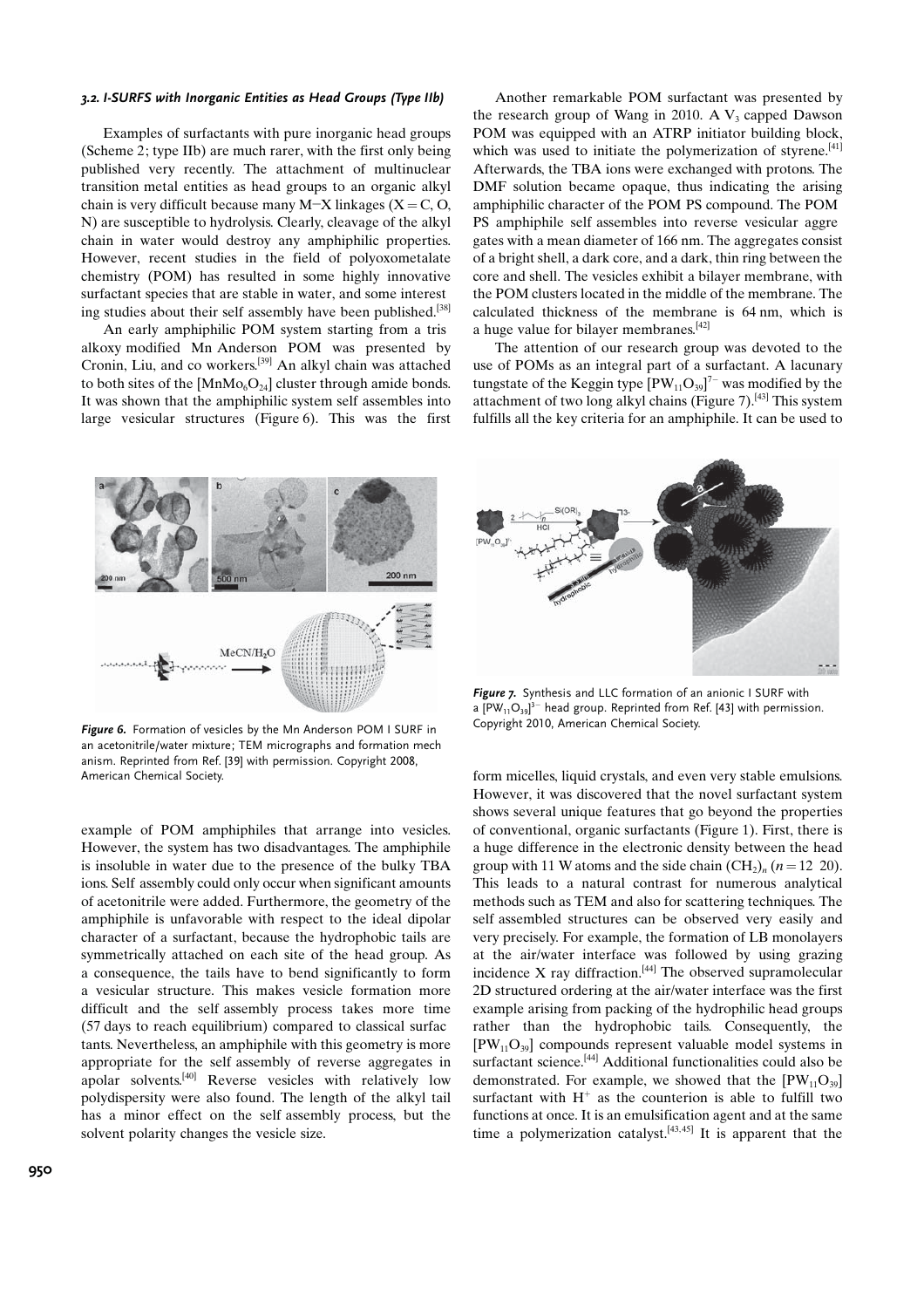remaining parts of POM surfactants can also be subjected to modifications. These parts include the counterion to the negatively charged head, the hydrophobic chain(s), and the head group itself. We showed in a recent publication that the modification of the organic chain also only leads to the emergence of unexpected and unprecedented surfactant properties.[46] A bipolar, bolaform surfactant (Figure 8 a)



Figure 8. a) A bipolar [PW<sub>11</sub>O<sub>39</sub>] surfactant and its self organization into ultrasmall monolayer vesicles. Reprinted from Ref. [46] with permission. Copyright (2012) Nature Publishing. b) Formation of micelles from bimetallic POM I SURFs and the reversible electrochem ical switching from spherical to rodlike micelles. Reprinted from Ref. [48] with permission. Copyright 2012, Wiley VCH.

was prepared. This surfactant leads to the formation of one of the smallest monolayer membrane (MLM) vesicles in water known to date (diameter 15 nm), which is associated with an extremely low critical aggregation concentration (CAC) of only  $3 \times 10^{-6}$  mol L<sup>-1</sup>. This CAC even lies below the range of nonionic, polymeric detergents. $[47]$  We have since undertaken the first steps towards further exploring the  $[PW_{11}O_{39}]$  surfactant system. The chemical complexity of the head group can be enhanced even more by the introduction of a second transition metal.[48] We showed that the synthesis of a bimetallic head group with ruthenium as the second metal is feasible. In addition to the typical surfactant properties, such as the ability to form liquid crystals, micelles, etc., we reported that the presence of this special inorganic head group enables several unique features. Unlike any known surfactant, the charge of the head group can be adjusted reversibly within the range  $(-1) \rightleftharpoons (-2) \rightleftharpoons (-3) \rightleftharpoons (-4)$ . This is due to the redox activity and the associated redox systems of  $Ru^{II}/Ru^{III}/Ru^{IV}$ and  $W<sup>V</sup>/W<sup>VI</sup>$ . For the first time it was possible to investigate how a systematic variation of the head group charge would affect self assembly behavior. We showed by using a combi nation of analytical techniques such as small angle X ray scattering (SAXS) and analytical ultracentrifugation that there is a transition from conventional spherical to rodlike micelles on reduction (Figure 8b). An additional conse quence of the described redox chemistry is that the surfactant can be switched from diamagnetic  $(Ru^{II})$  to paramagnetic  $(Ru^{III})$ , as evident from electron paramagnetic resonance (EPR) spectroscopy studies.[48]

Later, Liu, Wei, and co workers presented a system with two octadecyl chains grafted through ester bonds onto

opposite sites of a pentaerythritol modified hexavanadate ion with a Lindqvist structure.<sup>[49]</sup> It is remarkable that this amphiphile showed different fluorescence properties when the counterion of the POM was exchanged from TBA to  $H^+$ or Na<sup>+</sup>. The origin of the emission probably involves an emissive state derived from a ligand to metal charge trans fer.[50] Moreover, the self assembly of the amphiphile in water induced an increase in the the fluorescence intensity. The enhanced stability against photobleaching enabled the self organized structure to be investigated by fluorescence microscopy. Furthermore, this system can act as a highly efficient emulsion catalyst for the oxidation of thiophene in the presence of hydrogen peroxide.[51] It is also possible to modify the hexavanadate ion with alternative, more func tional organic groups. Hill and co workers reported the introduction of pyrene units through amide bonds.[52] The amphiphiles self assemble into vesicular structures. It was shown that the kind of counterion influenced the supra molecular packing of the vesicles: The more hydrophobic the counterion, the closer the packing of the vesicles. Conse quently, the fluorescence spectrum of the I SURFs became dominated by emission from the pyrene excimer.

Cronin and co workers have developed another interest ing POM I SURF system with bolaform character.<sup>[53]</sup> Two  $V_3$ capped Dawson POMs were linked together through various organic linkers. The resulting dumbbell like compounds show a unique self assembly into MLM vesicles in water/acetone mixtures. This is unusual for bolaform surfactants possessing such a low organic content. Usually, such short organic linkers cannot fill the entire hydrophobic area between the two hydrophilic heads. The Liu research group has extended the number of described dumbbell like systems, and has studied their self assembly behavior in more detail.<sup>[54]</sup> The authors were able to increase the size of a bolaform surfactant based on a Dawson POM to 4.7 nm by using a bipyridine linker. Furthermore, the self assembly behavior at the water/air interface was investigated. All the described bolaform amphiphiles form LB monolayers, but the ordering of the monolayer strongly depends on the hydrophobicity of the linker. The most stable LB monolayer was prepared from the POM with a bipyridine linker, and it was concluded that there are additional, attractive  $\pi \pi$  interactions between the bipyridine units, which stabilize the structures.[55]

All of the above mentioned precursor systems contain hydrophilic heads in combination with alkyl tails as the hydrophobic entity. We thus came up with the idea of preparing a reverse I SURF with an organometallic oxo cluster as the head group. We succeeded in the preparation of a compound containing an alkyl alkoxy zinc cluster attached to two polyethyleneglycol units as a polar chain (Figure 9).[56] Interestingly, this new organometallic amphiphile self assem bles over several length scales. First, the dimers form a lamellar phase through a microphase separation of the hydrophobic oxo cluster entities and the polar PEG domains, as indicated by polarization microscopy, SAXS, and TEM.[56] Swelling of the hydrophobic domains and further structuring occurs when in contact with apolar solvents, such as toluene. Surprisingly, relatively similar sized spheres are formed, and these spheres agglomerate into a close packing, which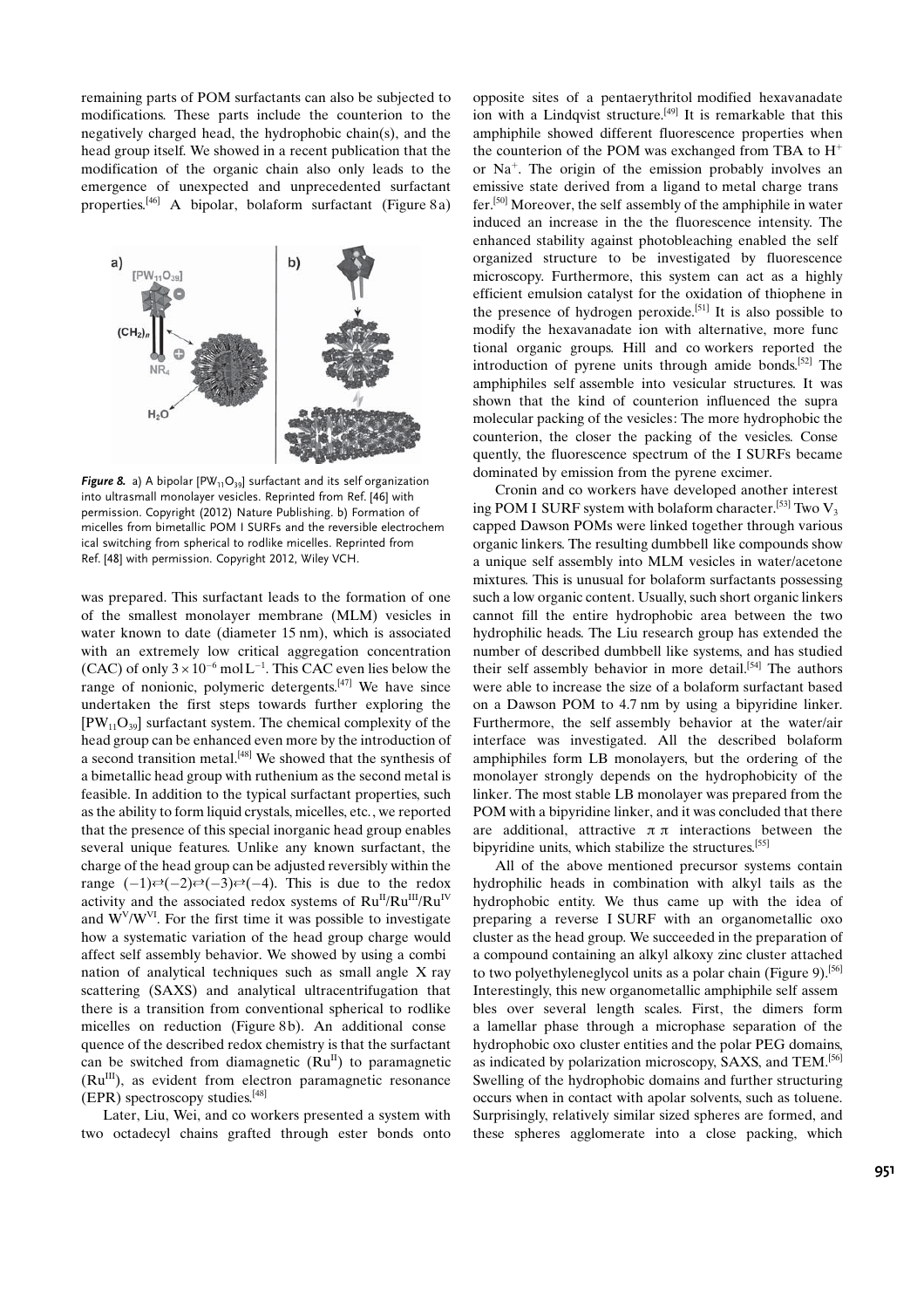

Figure 9. Structure of the first inverse, organometallic I SURF and its self organization over several length scales. Right: Photograph of the final material. Reprinted from Ref. [56] with permission. Copyright 2007, Wiley VCH.

because of the dimension of the single spheres (200 nm in size) behaves like an optical grating diffracting light in the visible. This leads to the emergence of blue color (Figure 9), although the system does not contain any chromophore. In comparison to traditional amphiphiles, the discussed system is also different because it contains, as a second function, the ability to act as a precursor for ZnO.<sup>[56]</sup> Indeed, a bimodal, macro and nanoporous ZnO could be generated directly from the nanostructured gel while the morphology of the ZnO was influenced directly by the morphology of the [ $MeZnOPEG$ ]<sub>2</sub> phase.

## 4. Conclusions

This Minireview has discussed different strategies of how surfactants containing metal entities as head groups can be obtained, and some of the most impressive examples from the literature were highlighted. It was shown that it is quite straightforward to extend the set of classical properties of surfactants (Figure 1). However, the synthesis of the desired I SURFs can be demanding, and currently only a few examples exist. One particular problem is the necessity to prepare asymmetric molecules, preferentially with distinct dipolar character.

However, the most important feature of I SURFs is their potential in terms of the emergence of synergistic properties. Synergy implies that a system of two (or more) constituents gains qualities that none of the single components has by itself. Furthermore, the new properties are more than a pure, linear combination, which makes them very difficult to predict or even to plan. Accordingly, the number of examples of synergy in (materials) chemistry is still quite small.[57] In this respect, it is remarkable that most of the I SURFs presented in this Minireview show some totally unexpected and unprecedented properties that can be interpreted as the result of a synergistic relationship. Most of the cases considered here involve the emergence of unique structures formed by self assembly. This outstanding characteristic of I SURF systems might be attributed to additional or at least

modified modes of interaction between the surfactant mole cules. Although interactions such as dispersion forces, hydro gen bonding, dipolar interactions, and the hydrophobic effect have to be considered for ordinary mesophases, there are potentially additional factors, for example, magnetic inter actions, for I SURFs. Furthermore, the large extension of the head and a potentially asymmetric charge density distribution could also influence the mutual packing of those hybrid surfactants and can not be excluded.

The field of inorganic surfactants is still in its infancy. The aim of future research will be to provide a larger variety of I SURFs and to understand what makes their properties concerning self organization so unique. Furthermore, the exploration of their potential concerning concrete applica tions such as in catalysis, drug delivery, smart materials, and beyond will open new vistas in materials research.

Received: April 15, 2013 Published online: November 15, 2013

- [1] R. Nagarajan, E. Ruckenstein, Langmuir 1991, 7, 2934 2969.
- [2] H. Stache, K. Kosswig, Surfactant Pocketbook., 3rd ed., Hanser, Munich, 1990.
- [3] a) S. Polarz, B. Smarsly, J. Nanosci. Nanotechnol. 2002, 2, 581 612; b) H. Weller, Curr. Opin. Colloid Interface Sci. 1998, 3, 194 199; c) S. Förster, T. Plantenberg, Angew. Chem. 2002, 114, 712 739; Angew. Chem. Int. Ed. 2002, 41, 688 714.
- [4] J. N. Israelachvili, Intermolecular and Surface Forces, Elsevier, Oxford, 2011.
- [5] a) A. M. Giroud Godquin, P. M. Maitlis, Angew. Chem. 1991, 103, 370 398; Angew. Chem. Int. Ed. Engl. 1991, 30, 375 402; b) S. A. Hudson, P. M. Maitlis, Chem. Rev. 1993, 93, 861 885.
- [6] P. M. Maitlis, D. W. Bruce, R. Dhillon, D. A. Dunmur, F. P. Fanizzi, S. E. Hunt, R. Lelagadec, E. Lalinde, R. Orr, J. P. Rourke, N. J. S. Salt, J. P. Stacey, P. Styring, New J. Chem. 1990, 14, 549 551.
- [7] a) T. C. Bedard, J. S. Moore, J. Am. Chem. Soc. 1995, 117, 10662 10671; b) D. W. Bruce, Acc. Chem. Res. 2000, 33, 831 840.
- [8] a) L. Oriol, J. L. Serrano, Adv. Mater. 1995, 7, 348 369; b) X. H. Liu, D. W. Bruce, I. Manners, Chem. Commun. 1997, 289 290; c) G. R. Whittell, I. Manners, Adv. Mater. 2007, 19, 3439 3468; d) A. S. Sonin, J. Mater. Chem. 1998, 8, 2557 2574; e) A. L.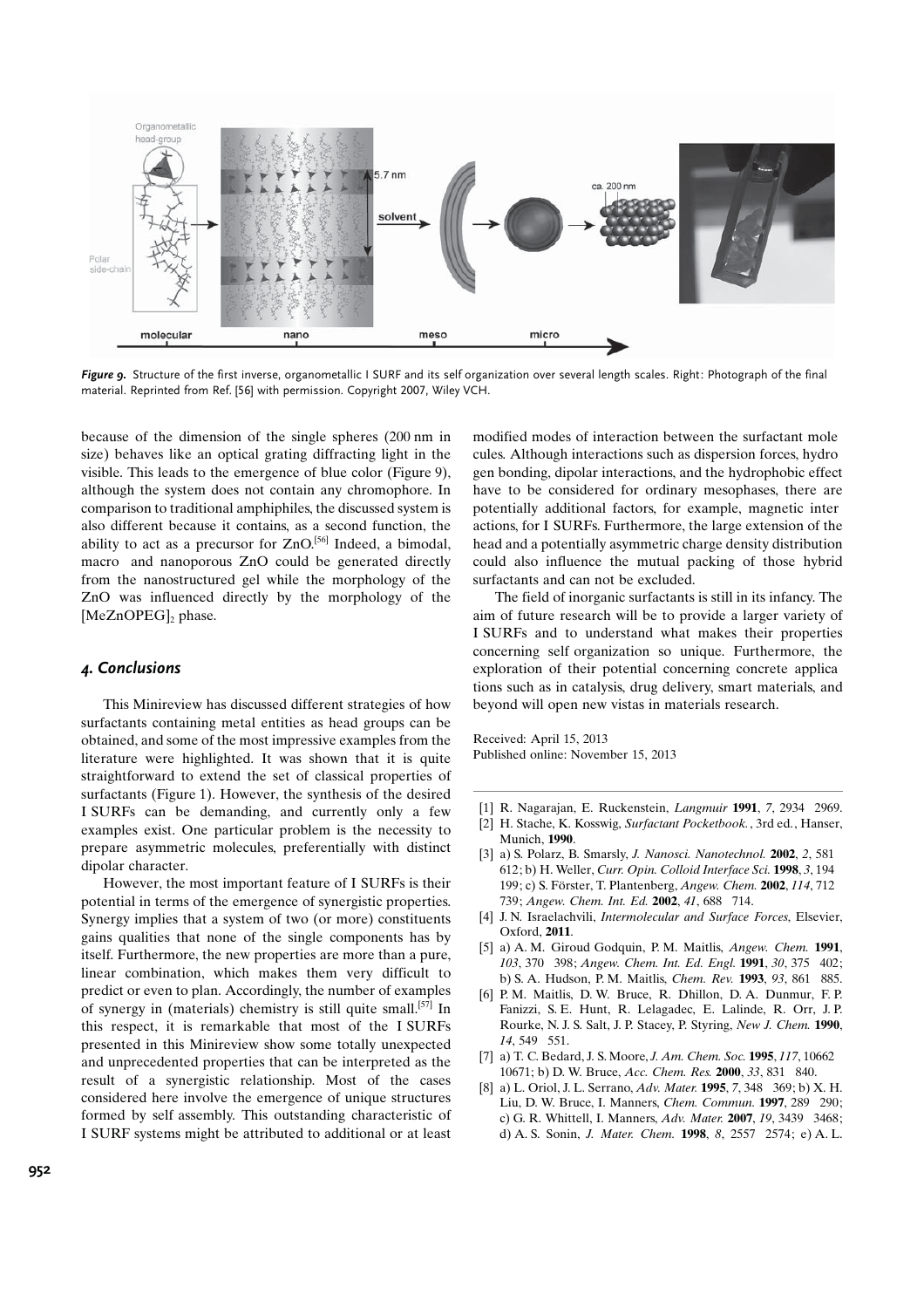Rogach, D. V. Talapin, E. V. Shevchenko, A. Kornowski, M. Haase, H. Weller, Adv. Funct. Mater. 2002, 12, 653 664; f) G. A. Ozin, Chem. Commun. 2000, 419 432; g) S. Polarz, Adv. Funct. Mater. 2011, 21, 3214 3230.

- [9] a) J. M. Lehn, Angew. Chem. 1988, 100, 91 116; Angew. Chem. Int. Ed. Engl. 1988, 27, 89 112; b) C. Janiak, Dalton Trans. 2003, 2781 2804; c) S. Kitagawa, R. Kitaura, S. Noro, Angew. Chem. 2004, 116, 2388 2430; Angew. Chem. Int. Ed. 2004, 43, 2334 2375.
- [10] P. G. Pickup, J. Mater. Chem. 1999, 9, 1641 1653.
- [11] a) E. C. Constable, Chem. Commun. 1997, 1073 1080; b) G. R. Newkome, E. F. He, C. N. Moorefield, Chem. Rev. 1999, 99, 1689 1746.
- [12] a) K. Binnemans, Chem. Rev. 2005, 105, 4148 4204; b) B. Donnio, Curr. Opin. Colloid Interface Sci. 2002, 7, 371 394.
- [13] T. A. Mirnaya, V. D. Prisyazhnyi, V. A. Shcherbakov, Usp. Khim. 1989, 58, 1429 1450.
- [14] a) D. Tezak, F. Strajnar, O. Milat, M. Stubicar, Prog. Colloid Interface Sci. 1984, 69, 100 105; b) D. Tezak, O. Babacic, V. Derek, M. Galesic, S. Heimer, V. Hrust, Z. Ivezic, D. Jurkovic, S. Rupcic, V. Zelovic, Colloid Surf. A 1994, 90, 261 270; c) D. Tezak, M. Martinis, S. Puncec, I. Fischerpalkovic, F. Strajnar, Liq. Cryst. **1995**, 19, 159 167.
- [15] a) Q. S. Huo, D. I. Margolese, U. Ciesla, P. Y. Feng, T. E. Gier, P. Sieger, R. Leon, P. M. Petroff, F. Schüth, G. D. Stucky, Nature 1994, 368, 317 321; b) A. Monnier, F. Schüth, Q. Huo, D. Kumar, D. Margolese, R. S. Maxwell, G. D. Stucky, M. Krishna murty, P. Petroff, A. Firouzi, M. Janicke, B. F. Chmelka, Science 1993, 261, 1299 1303.
- [16] a) G. J. D. Soler illia, C. Sanchez, B. Lebeau, J. Patarin, Chem. Rev. 2002, 102, 4093 4138; b) P. D. Yang, D. Y. Zhao, D. I. Margolese, B. F. Chmelka, G. D. Stucky, Nature 1998, 396, 152 155.
- [17] a) T. Welton, *Chem. Rev.* **1999**, 99, 2071 2083; b) J. Dupont, R. F. de Souza, P. A. Z. Suarez, Chem. Rev. 2002, 102, 3667 3691.
- [18] a) P. Wasserscheid, W. Keim, Angew. Chem. 2000, 112, 3926 3945; Angew. Chem. Int. Ed. 2000, 39, 3772 3789; b) T. Welton, Coord. Chem. Rev. 2004, 248, 2459 2477; c) M. Armand, F. Endres, D. R. MacFarlane, H. Ohno, B. Scrosati, Nat. Mater. 2009, 8, 621 629.
- [19] a) E. Coronado, C. J. Gomez Garcia, Chem. Rev. 1998, 98, 273 296; b) D. G. Kurth, P. Lehmann, D. Volkmer, H. Cölfen, M. J. Koop, A. Müller, A. Du Chesne, Chem. Eur. J. 2000, 6, 385 393; c) H. Li, H. Sun, W. Qi, M. Xu, L. Wu, Angew. Chem. 2007, 119, 1322 1325; Angew. Chem. Int. Ed. 2007, 46, 1300 1303; d) A. Nisar, X. Wang, Dalton Trans. 2012, 41, 9832 9845; e) S. Polarz, B. Smarsly, M. Antonietti, ChemPhysChem 2001, 2, 457 461; f) W. Bu, S. Uchida, N. Mizuno, Angew. Chem. 2009, 121, 8431 8434; Angew. Chem. Int. Ed. 2009, 48, 8281 8284.
- [20] a) D. L. Long, E. Burkholder, L. Cronin, Chem. Soc. Rev. 2007, 36, 105 121; b) A. Proust, R. Thouvenot, P. Gouzerh, Chem. Commun. 2008, 1837 1852.
- [21] a) U. Kortz, A. Müller, J. van Slageren, J. Schnack, N. S. Dalal, M. Dressel, Coord. Chem. Rev. 2009, 253, 2315 2327; b) A. Müller, E. Beckmann, H. Bogge, M. Schmidtmann, A. Dress, Angew. Chem. 2002, 114, 1210 1215; Angew. Chem. Int. Ed. 2002, 41, 1162 1167.
- [22] F. Caruso, D. G. Kurth, D. Volkmer, M. J. Koop, A. Müller, Langmuir 1998, 14, 3462 3465.
- [23] A. Ulman, Chem. Rev. **1996**, 96, 1533 1554.
- [24] S. i. Noro, R. Tsunashima, Y. Kamiya, K. Uemura, H. Kita, L. Cronin, T. Akutagawa, T. Nakamura, Angew. Chem. 2009, 121, 8859 8862; Angew. Chem. Int. Ed. 2009, 48, 8703 8706.
- [25] Y. Yan, H. Wang, B. Li, G. Hou, Z. Yin, L. Wu, V. W. Yam, Angew. Chem. 2010, 122, 9419 9422; Angew. Chem. Int. Ed. 2010, 49, 9233 9236.
- [26] Z. He, Y. Yan, B. Li, H. Ai, H. Wang, H. Li, L. Wu, Dalton Trans. 2012, 41, 10043 10051.
- [27] Y. Yan, B. Li, Q. He, Z. He, H. Ai, H. Wang, Z. Yin, L. Wu, Soft Matter 2012, 8, 1593.
- [28] a) G. Schwarz, Y. Bodenthin, Z. Tomkowicz, W. Haase, T. Geue, J. Kohlbrecher, U. Pietsch, D. G. Kurth, J. Am. Chem. Soc. 2011, 133, 547 558; b) S. C. Junggeburth, L. Diehl, S. Werner, V. Duppel, W. Sigle, B. V. Lotsch, J. Am. Chem. Soc. 2013, 135, 6157 6164.
- [29] F. Neve, Adv. Mater. 1996, 8, 277 289.
- [30] a) D. W. Bruce, D. A. Dunmur, P. M. Maitlis, J. M. Watkins, G. J. T. Tiddy, Liq. Cryst. 1992, 11, 127 133; b) D. W. Bruce, I. R. Denby, G. J. T. Tiddy, J. M. Watkins, J. Mater. Chem. 1993, 3, 911 916.
- [31] J. Le Moigne, J. Simon, *J. Phys. Chem.* **1980**, 84, 170 177.
- [32] F. Neve, M. Ghedini, G. Demunno, A. M. Levelut, Chem. Mater. 1995, 7, 688 693.
- [33] J. D. Holbrey, G. J. T. Tiddy, D. W. Bruce, Dalton Trans. 1995, 1769 1774.
- [34] D. W. Bruce, J. D. Holbrey, A. R. Tajbakhsh, G. J. T. Tiddy, J. Mater. Chem. **1993**, 3, 905 906.
- [35] S. S. Zhu, T. M. Swager, Adv. Mater. 1995, 7, 280 283.
- [36] K. Binnemans, C. Gorller Walrand, Chem. Rev. 2002, 102, 2303 2345.
- [37] K. Matyjaszewski, B. Göbelt, H. j. Paik, C. P. Horwitz, Macro molecules 2001, 34, 430 440.
- [38] a) M. H. Rosnes, C. Musumeci, C. P. Pradeep, J. S. Mathieson, D. L. Long, Y. F. Song, B. Pignataro, R. Cogdell, L. Cronin, J. Am. Chem. Soc. 2010, 132, 15490 15492; b) D. L. Long, R. Tsunashima, L. Cronin, Angew. Chem. 2010, 122, 1780 1803; Angew. Chem. Int. Ed. 2010, 49, 1736 1758; c) A. Dolbecq, E. Dumas, C. R. Mayer, P. Mialane, Chem. Rev. 2010, 110, 6009 6048; d) A. Proust, B. Matt, R. Villanneau, G. Guillemot, P. Gouzerh, G. Izzet, Chem. Soc. Rev. 2012, 41, 7605 7622; e) C. Sanchez, G. J. A. A. Soler Illia, F. Ribot, T. Lalot, C. R. Mayer, V. Cabuil, Chem. Mater. 2001, 13, 3061 3083; f) P. Yin, L. Jin, D. Li, P. Cheng, D. V. Vezenov, E. Bitterlich, X. Wu, Z. Peng, T. Liu, Chemistry 2012, 18, 6754 6758; g) Y. F. Song, R. Tsunashima, Chem. Soc. Rev. 2012, 41, 7384 7402; h) P. Yin, D. Li, T. Liu, Chem. Soc. Rev. 2012, 41, 7368 7383.
- [39] J. Zhang, Y. F. Song, L. Cronin, T. Liu, J. Am. Chem. Soc. 2008, 130, 14408 14409.
- [40] J. Zhang, Y. F. Song, L. Cronin, T. Liu, Chemistry 2010, 16, 11320 11324.
- [41] Y. Han, Y. Xiao, Z. Zhang, B. Liu, P. Zheng, S. He, W. Wang, Macromolecules 2009, 42, 6543 6548.
- [42] Y. Xiao, Y. K. Han, N. Xia, M. B. Hu, P. Zheng, W. Wang, Chemistry 2012, 18, 11325 11333.
- [43] S. Landsmann, C. Lizandara Pueyo, S. Polarz, J. Am. Chem. Soc. 2010, 132, 5315 5321.
- [44] J. J. Giner Casares, G. Brezesinski, H. Mohwald, S. Landsmann, S. Polarz, J. Phys. Chem. Lett. 2012, 3, 322 326.
- [45] S. Polarz, S. Landsmann, Z. Anorg. Allg. Chem. 2010, 636, 2038.
- [46] S. Landsmann, M. Luka, S. Polarz, Nat. Commun. 2012, 3, 1299.
- [47] D. Schwarz, F. Junge, F. Durst, N. Frölich, B. Schneider, S. Reckel, S. Sobhanifar, V. Dötsch, F. Bernhard, Nat. Protoc. 2007, 2, 2945 2957.
- [48] S. Landsmann, M. Wessig, M. Schmid, H. Colfen, S. Polarz, Angew. Chem. 2012, 124, 6097 6101; Angew. Chem. Int. Ed. 2012, 51, 5995 5999.
- [49] P. Yin, P. Wu, Z. Xiao, D. Li, E. Bitterlich, J. Zhang, P. Cheng, D. V. Vezenov, T. Liu, Y. Wei, Angew. Chem. 2011, 123, 2569 2573; Angew. Chem. Int. Ed. 2011, 50, 2521 2525.
- [50] L. Chen, F. Jiang, Z. Lin, Y. Zhou, C. Yue, M. Hong, J. Am. Chem. Soc. 2005, 127, 8588 8589.
- [51] P. Yin, J. Wang, Z. Xiao, P. Wu, Y. Wei, T. Liu, Chem. Eur. J. 2012, 18, 9174 9178.